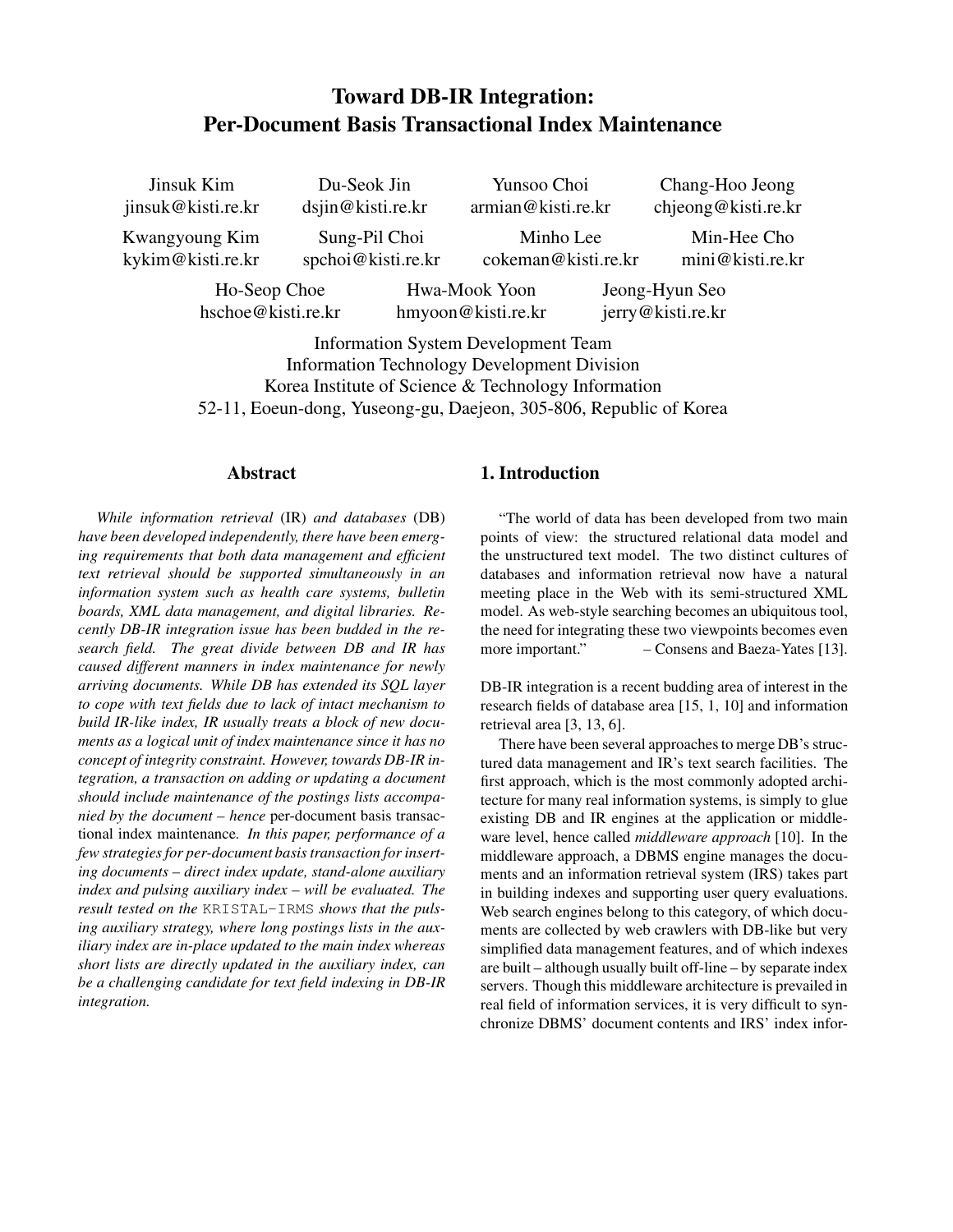mation, resulting in *document-index gap*. Furthermore this approach fails to be powerful enough to fully utilize the DB and IR facilities, since DB is a black box in IR's view, and vice versa

The second approach is to extend DBMS by loosely coupling IR functionalities – hence *loose coupling* [30]. Commercial DBMS vendors provide extensible architecturesimplemented using a high-level (typically, SQL-level) interface. Oracle's data blade, DB2's cartridge and Informix's extender belong to this class. Although loose coupling can be implemented easily, it is argued that loose-coupling violates many assumptions hardwired into current database systems [1], and it is not preferable for implementing new data types and operations in large databases when high performance is required [30]. Another example of loose coupling is the QUIQ engine, a hybrid IR-DB system of which DBMS holds all the base data and an external index server maintains the index [21]. The TopX engine, which combines search in semi-structured data (XML) with top-k retrieval techniques, is built on top of a commercial RDBMS (Oracle) [28]. MonetDB/X100, an experimental relational database engine, showed comparable efficiency and effectiveness by building an inverted list for TREC-TeraByte text data as a separate relational table [20].

The third approach is to extend DBMS by tightly coupling IR features [30], or vice versa – *tight-coupling*. In tight-coupling of DBMS with IR features, new data types and their corresponding IR operations are integrated into the core of the DBMS engine in the extensible type layer. One of the well-known examples of this category is Odysseus [30], an object-relational database management system (ORDBMS) with tightly-coupled IR features. In the reverse direction of tight-coupling where an IRS integrates some DB features, transactional data management is incorporated into the core of the IRS engine [17]. We call this kind of IR-extended engine as an IRMS, *Information Retrieval & Management System*.

The last approach is to design an integrated DB-IR on the scratch. This approach is under discussion [10, 1]. It is suggested that the new system architecture of DB-IR unification will have advantages of *structural data independence, generalized scoring*, and *a flexible and powerful query language* [1]. Chaudhuri and his colleagues suggested "the storage-level core system with RISC-style functionality in DB-IR integration" as the most plausible architecture [10].

Figure 1 summarizes these approaches. Web crawlers and web search engines are included for the purpose of comparison. A web crawler is program that collects web documents to be indexed, where web page contents are managed by URLs as keys. In the context of Figure 1, data management is essential for performance but retrieval is not important feature in the web crawlers. On the other hand, a web search engine is a kind of IRS customized to deal tens



**Figure 1. Evolution of Information Systems. DB and IR are climbing up to the ridge of DB-IR Integration.**

of millions to tens of billions of web pages. Web search engines commonly rebuild the index from the documents collected by the web crawlers periodically. Therefore, data management is not an important factor but the retrieval feature is essential for web search engines. In web search engines, web page contents are managed by web crawlers which can be regarded as extremely simplified database system. Thus web search engines, briefly to say, belong to the class of DB-IR middleware architecture. DB (DBMS) has adopted many additional features which were out of interest in traditional database world [18], including IR features. IRS is being faced with user requirements such as transaction processing, join, materialized view, trigger, etc. Although their start points were different, we see, they will converge into a single ridge of DB-IR integration.

Getting to the ridge, it will be a rough and long way with many issues to be solved (see [10, 18, 3, 1] for more detail of these issues). One of the fundamental issues in DB-IR unification is the dynamic index maintenance, of which performance for text fields is a main obstacle both in IR and DB. We will mention studies in index maintenance at the last of this section.

From a viewpoint of IR, index maintenance strategies for text retrieval systems in dynamic search environments, where index update operations are interleaved with search queries, have been studied intensively over the past few years [25, 24, 9, 23]. To implement an index update strategy, it is straightforward to construct and index for *a block of new documents*, then merge it with an existing index [24, 23]. Buffering new documents, as they will share many terms, the per-document cost of index update can be significantly reduced. These approaches maintain the postings lists for incoming documents *in-memory* data struc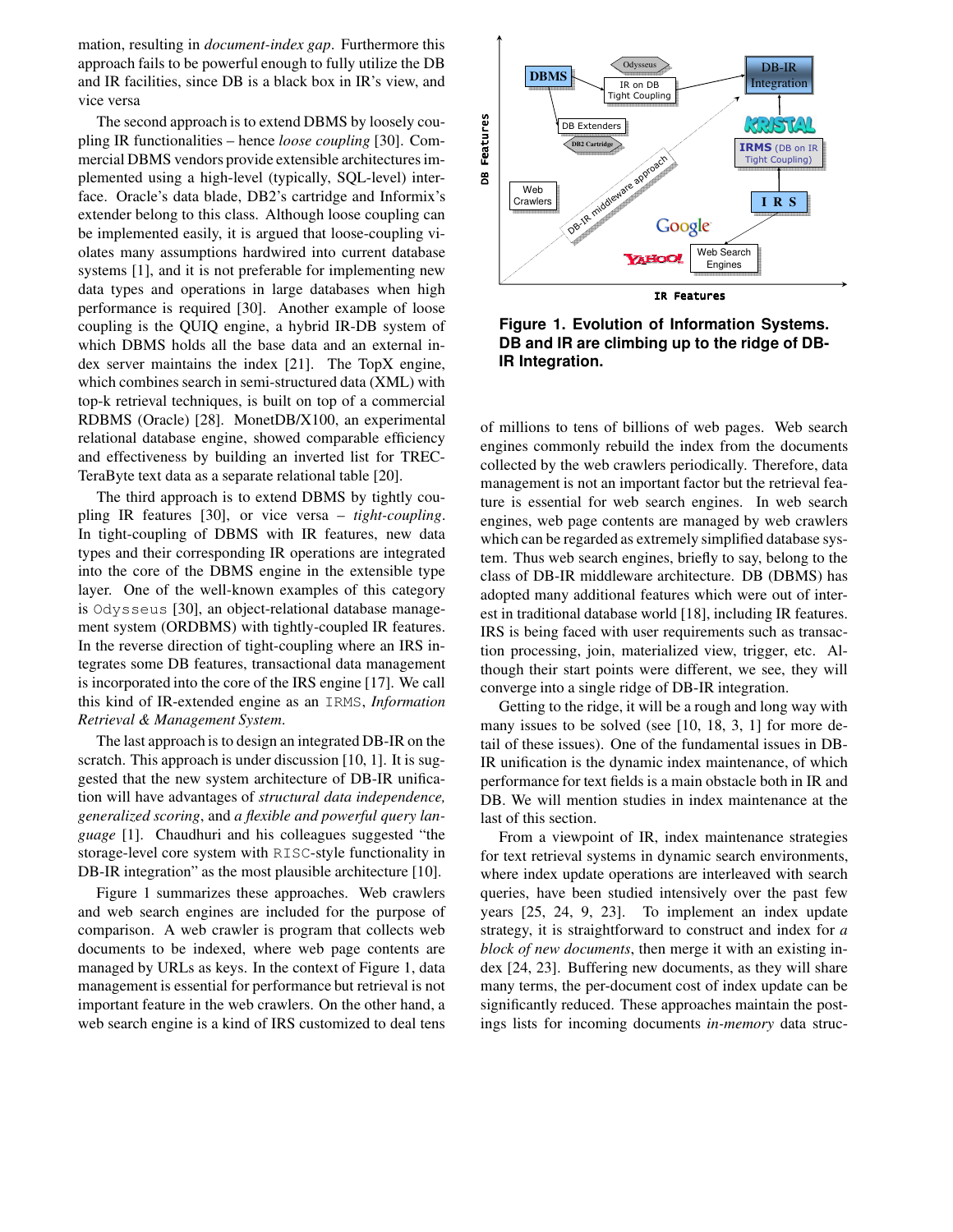tures and, upon meeting certain threshold conditions such as given memory size, time interval and number of new documents, in-memory index is merged to on-disk main index.

As in the DB-IR middleware approach, IR usually shifts the responsibility of data management to another tools or software such as DBMS. Furthermore there is no equivalent in a text retrieval system to the concept of integrity constraint, since index can be built at any time from the source documents. Thus updates of index for incoming documents, in IR, do not necessarily have to be instantaneous and most of the IR approaches in index maintenance regards *a bunch* of new documents as a logical unit of work.

The situation is changing rapidly. During more than ten years of field experience in IR, we are facing user requirements of fast immediate index update as well as fast crash recovery on IR contents. The bunch of documents approach does not meet these requirements since upon crash in-memory postings can be lost and its re-construction can be a too time-consuming and complex job to transfer to the field managers who are usually unaware of the depth of their text systems. In addition to this kind of practical viewpoint, in our academic consideration of true DB-IR integration, there should be data integrity constraint between a document and its accompanying index. If there is a possibility that a part of index can be lost upon certain circumstances, it is far from data integrity since data integrity can be simply defined as preserving data for their intended use. Since retrieval will be the basic "intended use" of data, *documentindex integrity* should be guaranteed in DB-IR integration. To reserve document-index integrity, DB-IR integration will support per-document transaction with the ACID properties, of which work unit includes one document and its index information as well. And all transactions are written into a log that can be played back to recreate the system to its state right before a failure or abort, as DB typically does. We call this policy as *per-document basis transactional index maintenance*.

In this paper, we propose two on-disk auxiliary-based strategies for per-document transaction of index maintenance and compares their performance with direct update strategy. (The transactional index maintenance is expected to be inferior to bulk documents strategies since it has inevitable overhead of heavy disk accesses for hundreds of postings updates and on-disk transaction logs.) An auxiliary index is an *on-disk supplementary data structure* which contains the postings lists of newly arriving documents and changing documents. The first auxiliary strategy, *standalone auxiliary index*, accumulates postings lists of upcoming documents without any limitation. The second, *pulsing auxiliary index*, accumulates postings lists in the auxiliary data structure while certain threshold is met. If a postings list exceeds the threshold, it is merged to the main index.

These approaches were tested on KRISTAL-IRMS<sup>1</sup> engine using bibliographic data for journal articles, each data containing more than one hundred unique terms. Auxiliary approaches outperform direct update strategy and pulsing method outperforms stand-alone auxiliary index. Our results show, as expected from frequent disk-access overhead, per-document insertion speed of 2–5 seconds in the on-disk auxiliary approaches, which is significantly (more than a magnitude) inferior to about 0.1 second of the bunch of documents approaches [24, 9, 23], leaving a vast room for future research.

In Section 2, we give a brief overview of related work on on-line index maintenance. Section 3 describes transactional index maintenance of which transaction unit is an incoming document rather than a block of documents in traditional index maintenance approaches in the IR field. Experimental methods and results are described in Section 4 and Section 5, respectively. Finally we conclude and suggest future work in Section 6.

## **2. Related Work**

Inverted files have been proved to be the most efficient data structure in high-performance retrieval systems for large text data [33]. There have been vast body of work on devising inverted list index [16, 31, 32]. There has also been work on devising inverted lists that can efficiently handle document insertions, deletions or updates [29, 21, 25, 24, 23, 9]. For efficiency, these work approached the index maintenance issue in the manner of "as many as possible documents" as a unit task. Pulsing technique, an inmemory buffering scheme keeping short lists in the vocabulary structure while pulsing long lists to on-disk supplementary heap file, was introduced in [14]. The system described in [8] and the Spider IR system [22] propagates index changes in-place. The Gold Mailer system [4, 5] propagates changes periodically. The publicly available search engine framework Lucene [7] applies changes based on a memory threshold. The studies in [29, 27] explored space allocation strategies in in-place strategy where short lists are grouped in fixed-size buckets to reduce the problem of managing space for numerous small inverted lists. And the overallocation scheme was further extended in [26]. The granularity of propagation of index updates to disk was considered in [12]. A technique, called *landmark-diff update* method was introduced to improve the index update performance for existing documents of which contents are changed [25].

Most of the index maintenance strategies work by accumulating postings for *a block of incoming documents* in

<sup>&</sup>lt;sup>1</sup> KRISTAL stands for Knowledge Retrieval In Science and Technology Affiliated Literatures. It aims at an IRMS finally intending to a full DB-IR integration. Source is open at http://www.kristalinfo.com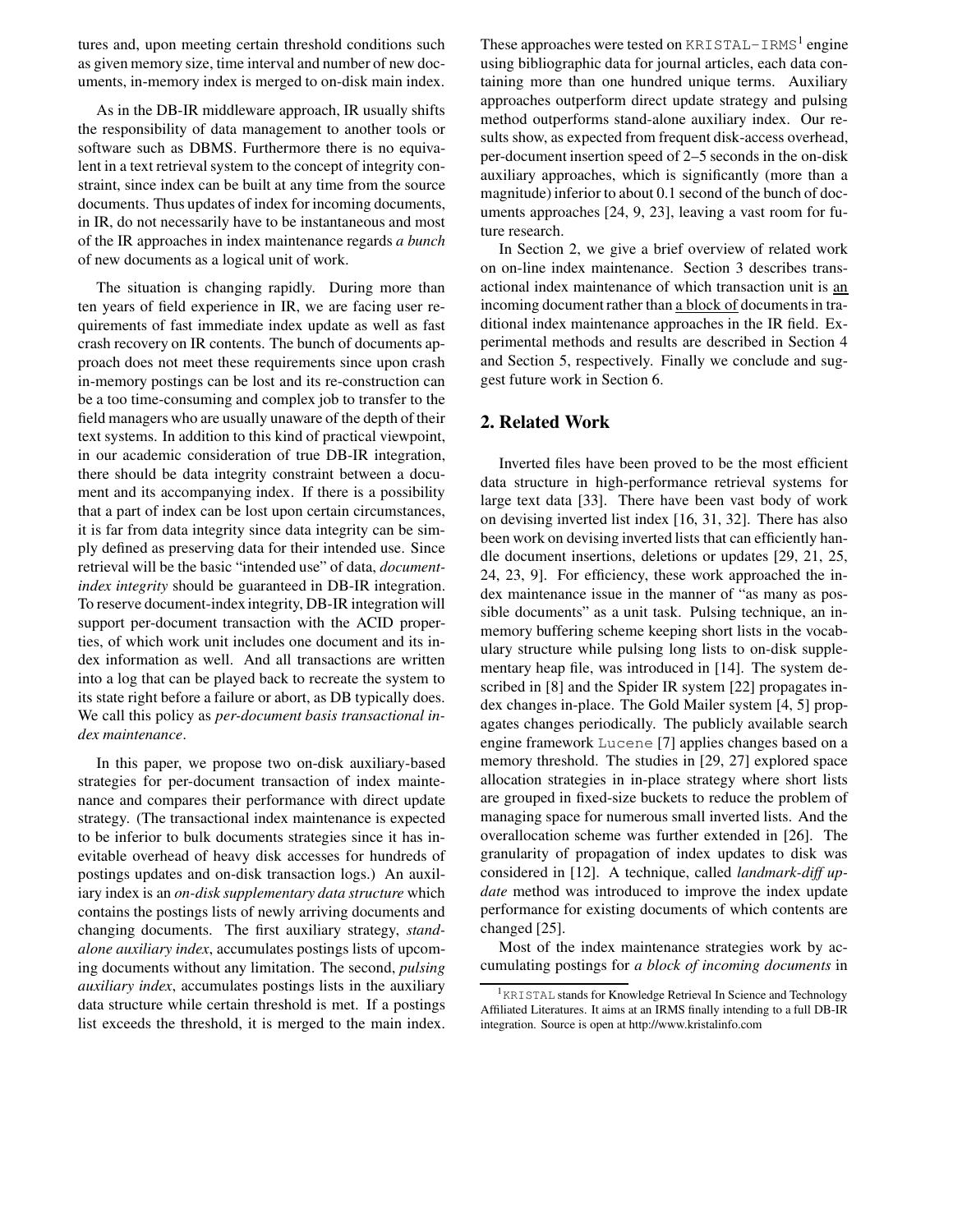main memory, building an in-memory inverted file. To amortize disk-access costs, writing or propagating these inmemory postings to existing on-disk main index is deferred to the moment meeting a certain, predefined threshold. The QUIQ engine, a DBMS extender for text fields, applies index changes to the on-disk index based on a fixed time interval [21]. Work in IR usually propagate changes to disk driven by events such as exceeding a memory threshold or the number of updated documents [23, 9]. This way, disk accesses can be amortized over a large number of index update operations, resulting in increased indexing performance. However, under crashes, data integrity between documents and indexes can be damaged in these bunch of documents approaches.

Chunk method, where the document collection is divided into "chunks" of ordering documents' scores, is newly introduced to deal with ranking queries for structured data values in relational databases under update-intensive environment [19]. However, since chunk method was designed for numeric data types and for only update-intensive systems, it is difficult to be applied to text data types and insertintensive environment. In CompleteSearch system [6], a novel kind of index data structure, HYB, was introduced to support *context-sensitive prefix search and completion* mechanism. The block index HYB consists of bags of (*word id*, *document id*) pairs and can be augmented with word positions. The performance of HYB data structure in on-line index maintenance is still unclear.

#### **3. Transactional Index Maintenance**

Since most information retrieval systems lack the concept of integrity constraint, they have opportunities to regard a block of new documents – for efficiency – as a unit of index maintenance. However, towards DB-IR integration and to meet the field requirements from database managers in text service area, index maintenance should be supported in the on-disk storage level, not in-memory. This means the logical unit of index maintenance process should consist of each document (not multiple documents) and its accompanying index information. And, to support ACID property of database systems, an integrated DB-IR must support logged processing of index maintenance. We have tested three strategies for per-document basis index maintenance regarding each document and its index as a transaction unit: naive *direct index update*, *stand-alone auxiliary index*, and a hybrid strategy of these two, *pulsing auxiliary index*.

For all experiments in this work, every changes in index data is logged to disk in per-document basis transaction unit. If the transaction is successful, the log is discarded. Otherwise, if the transaction fails for some reason, the log is used to roll-back to the state of just before the transaction. In the context of this paper, all inverted lists contain full positional information, *i.e.* the exact locations of all occurrences of a given term. Since our auxiliary approaches contains two separate on-disk indexes, we call primary index for existing documents as *main index* and supplementary index for newly incoming documents as *auxiliary index*.

#### -  !

The direct method for updating index is to simply amend the index, list by list, to include information about a new document. The naive manner of *direct index update* is an intuitive and very simple index update strategy. Whenever a document is arrived to the system, the posting list for each term is appended to the main index. In general this requires relocating existing on-disk postings lists for each term in the new document. Since a new document will usually have hundreds of unique terms, this kind of direct, *in-place*, update for main index requires hundreds of time-consuming relocations of postings list in the main index. Overallocation of postings list – which leaves some amount of free space after every postings list – in the main index is proposed to relieve these costly operations [9]. However, overallocation size is not predictable in real databases and overallocation can be degenerated into garbages if there is few update and addition of documents, or falls into same situation of no-overallocation after a huge amount of documents are inserted hence filling over-allocated free spaces in the postings list. Therefore we do not regard the overallocation strategy in this experiment.

In direct update strategy, query processing performance will be comparable to totally re-built databases since postings lists are guaranteed to be contiguous. However, the frequent relocations of postings lists in the main index will degrade the update performance seriously. As a typical document contains hundreds of distinct terms, such an update involves hundreds of disk accesses, a cost that is only likely tolerable if the database is very small or the rate of update is very low indeed.

#### -#"\$&%'()+\*,)-/.02143++-) (56+7

Direct update strategy is expected to suffer from frequent relocations of long postings lists. If the size of each relocation is reduced to be small enough, the overall update performance can be improved. To reduce each relocation size, we introduced an on-disk auxiliary index for incoming documents. Whenever a new document is arrived, the indexing results are appended to the auxiliary index rather than to the main index. (As depicted in Figure 2, deletion is implemented as delete list and update of existing document as (delete+insert) with update list.) At initial state, the auxiliary index is empty or small, hence new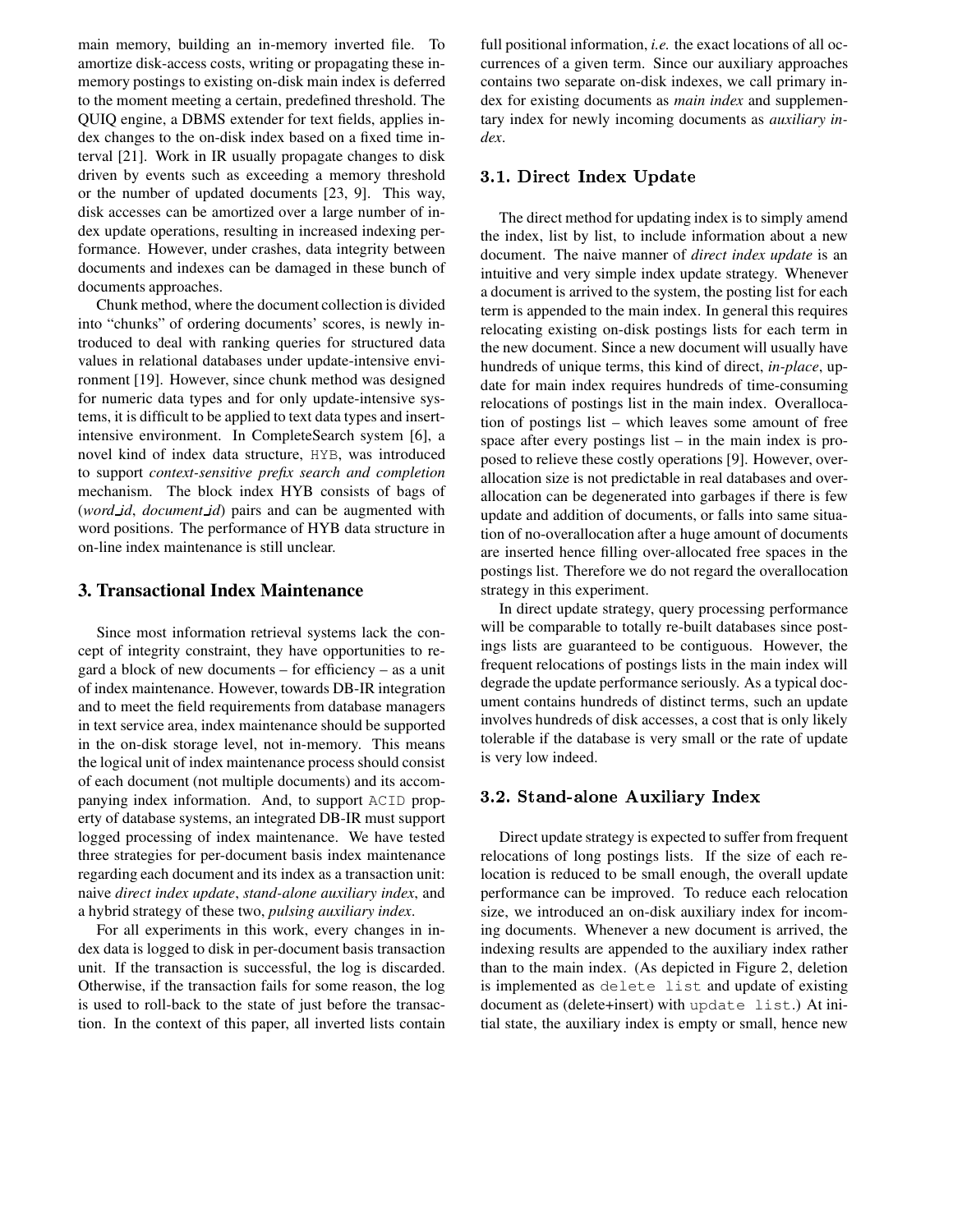postings lists from the incoming documents will be short and can be easily inserted to the auxiliary index. However as new documents are accumulated, postings lists in the auxiliary index grow in size resulting in deteriorated performance due to frequent relocations of grown postings lists.

In our implementation of the stand-alone auxiliary index strategy, data structure of the auxiliary index is the same as the main index which uses  $B^+$ -tree for key storage in lexicographical order. This is an inevitable choice to support the range operations such as  $(PUBDATE \gt = 20010101$ AND PUBDATE <= 20061231) and right truncations or prefix wild-carding such as TITLE:(index\* AND strateg\*). Since the auxiliary index has the same data structure with the main index, updating new postings lists of the auxiliary index can be worse to the level of the main index as the size of new documents grows. At this point, whole postings lists of the stand-alone auxiliary index should be merged to main index and vacated to guarantee the update performance – we call this bulk procedure as *index optimization*. KRISTAL-IRMS uses in-place update strategy [29, 24, 23] for this purpose. During in-place update of the auxiliary index to the main index, query processing is halted.

In our index maintenance strategies, 'delete' of a document is achieved simply tagging it as deleted in the delete list and update of a document is processed as delete+insert – the cost of delete can be ignored and the cost of update of an existing document is similar to insertion. Therefore we only focus on insertion of new documents in this paper.



**Figure 2. The Pulsing Auxiliary Index with Pulsing Threshold of DF=3 (Detail structure including term frequencies and physically separated positions lists are omitted for clarity). Without In-Place Update, it depicts the Stand-alone Auxiliary Index.**

#### -9-:;3-/<(=>143++-) (5?+7@

Introduction of an auxiliary index will be benefited from the small size of the auxiliary index itself. However, as new documents are accumulated, the stand-alone auxiliary index also grows to the point where the index optimization is needed to support fast index maintenance for future incoming documents. However, if the size of auxiliary index can be maintained to be compact enough throughout the processing of incoming documents, index update performance will not be degenerated significantly, as in the case of initial stage of the stand-alone auxiliary strategy.

In both the direct update strategy and the stand-alone auxiliary strategy, the most expensive job is the relocation of long postings lists. Furthermore, since terms with high document frequencies such as "a", "of", and "the" are commonly co-occur in a document, the direct index update and the stand-alone auxiliary strategies have the high probability of relocations of more long postings lists in a single transaction. The pulsing auxiliary index strategy is a hybrid strategy of direct index update and the stand-alone auxiliary index strategy. In this hybrid strategy, to reduce the number of long postings list to process simultaneously in the auxiliary index, every auxiliary postings list longer than a given threshold is in-place updated or *pulsed* to the main index and discarded from the auxiliary index. Since the terms with high frequencies are usually – not exactly – co-occurs, pulsing long postings lists to the main index is dispersed throughout transactions, not co-occurring in a transaction. Since this strategy is similar to the *pulsing* technique described by Cutting and Pedersen [14], we named this strategy as *pulsing auxiliary index* after their work.

Say, the pulsing threshold for long postings lists is the document frequency of 500. And already sufficient documents have been indexed and thus some terms' postings lists in the auxiliary index have grown nearly about to reach the pulsing threshold. For example, the document frequency of "a" has grown to 497, "of" to 498, and "the" to 499. For an incoming document which contains "a", "of", and "the", the pulsing method directly updates the postings lists of auxiliary index for "a" and "off" since their current document frequencies are 498 and 499 respectively. On the other hand, for the term "the", its document frequency has just reached the threshold of 500, then the postings list of the main index is in-placed updated and the postings list in the auxiliary index is cleared to be empty. This means that processing of terms with high document frequencies are limited to be smaller than the threshold in the auxiliary index while there is overhead to in-place update to the main index. In addition, since high frequency terms are not exactly co-occur in a document, in-place updates to the main index is dispersed throughout insertion tasks of new documents.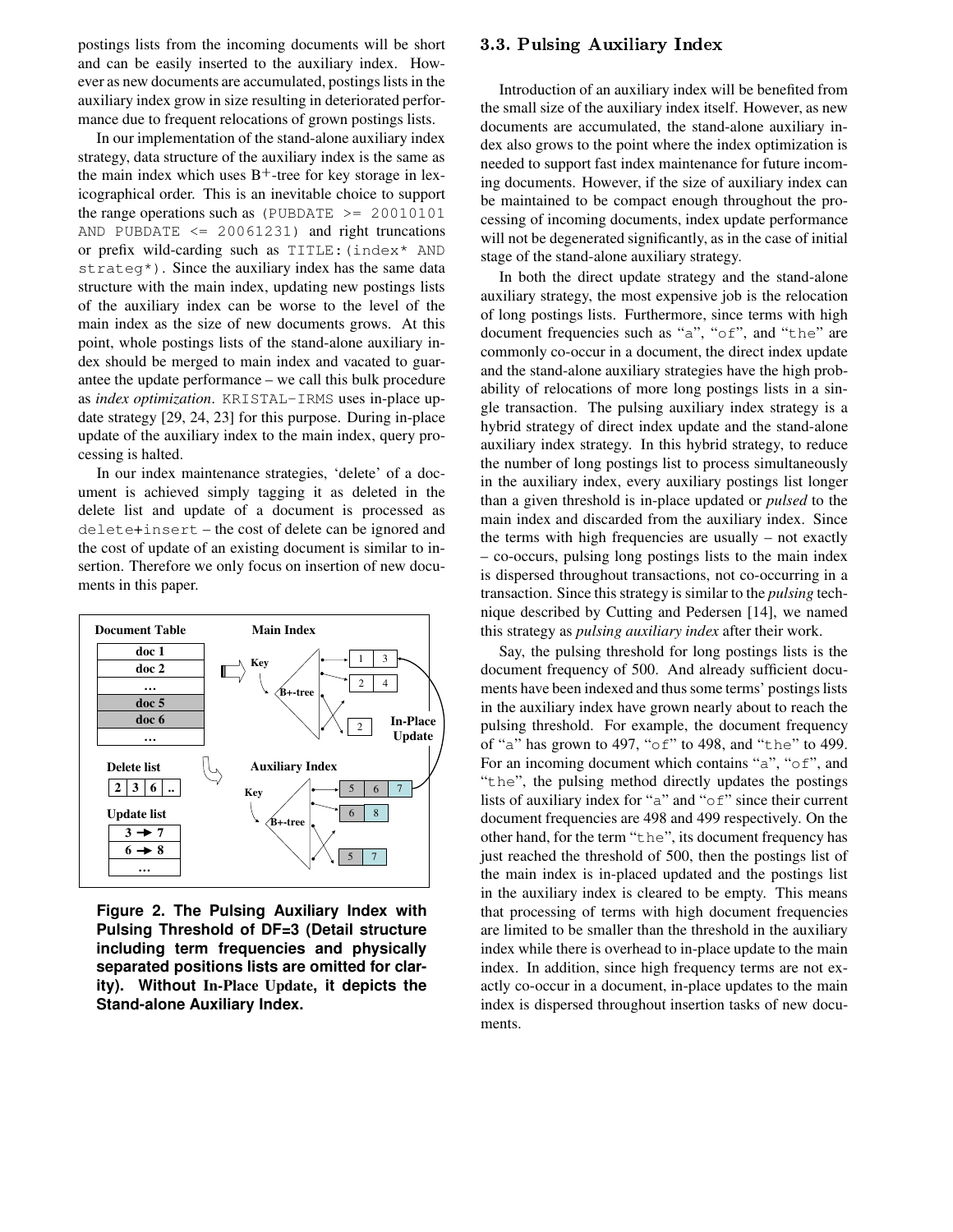As any auxiliary postings list longer than a given threshold is in-place updated to the main index, the size of pulsing auxiliary index will be nearly constant regardless of update numbers. This way, there is no postings list longer than the given threshold, and updating of postings lists for all unique terms in a document can be very small compared with the direct update and the stand-alone auxiliary index strategies. Therefore, inserting a document will have hundreds of unique terms to be processed but the transaction consists of hundreds of updates of *small* postings lists in the auxiliary index compared with direct updates or stand-alone auxiliary.

@DOCUMENT (1296)

#**TITLE**=Regression with Doubly Censored Current Status Data #**AUTHOR**=Rabinowitz, Daniel ; Jewell, Nicholas P. #**JOURNAL**=Journal of the Royal Statistical Society. Series B (Methodological) #**VOLUME**=58 #**NUMBER**=3 #**PAGE START**=541 #**PAGE END**=550 #**PUBDATE**=20010324

#**ABSTRACT**=Data from settings in which an initiating event and a subsequent event occur in sequence are called doubly censored current status data if the time of neither event is observed directly, but instead it is determined at a random monitoring time whether either the initiating or subsequent event has yet occurred. This paper is concerned with using doubly censored current status data to estimate the regression coefficient in an accelerated failure time model for the length of time between the initiating event and the subsequent event. Motivated by a problem in the epidemiology of acquired immune deficiency syndrome, attention here is focused on a special case, the case in which the initiating event, given that it has occurred before the monitoring time, may be assumed to follow a uniform distribution. The main result is that the likelihood in the special case has the same structure as the likelihood in a simpler setting, the setting in which the time of the initiating event is known. The result allows methods developed for the simpler setting to be applied in the special case. The results of the application of the approach to real data are reported. #**KEYWORDS**=Accelerated Failure Time ; Acquired Immune Deficiency Syndrome ; Current Status Data ; Double Censoring ; Survival Analysis

#### **Figure 3. A Sample Data in Semi-formatted Format**

#### **4. Experiments**

Experiments were performed on a dual Pentium Xeon 3GHz machine with 8GB of memory and RAID-5 SCSI storage while the machine in under light load where there is no other processes using disk, memory, or CPUs significantly.

#### **Table 1. Brief database schema and statistics of index terms per document**

|            |           |             | Unique       | Total |  |
|------------|-----------|-------------|--------------|-------|--|
| Section    | Data Type | Index Type  | <b>Terms</b> | Terms |  |
| Title      | string    | by token    | 11.2         | 11.9  |  |
| Author     | string    | by token    | 3.0          | 3.0   |  |
| Journal    | string    | by token    | 5.0          | 3.4   |  |
| Volume     | integer   | no index    |              |       |  |
| Number     | integer   | no index    |              |       |  |
| Page_Start | integer   | no index    |              |       |  |
| Page_End   | integer   | no index    |              |       |  |
| PubDate    | char[8]   | index as is | 1.0          | 1.0   |  |
| Abstract   | string    | by token    | 85.3         | 143.0 |  |
| Keywords   | string    | by token    | 2.5          | 2.4   |  |
|            |           | <b>SUM</b>  | 107.9        | 166.8 |  |

We prepared three sets of text collections from 1 million and 10 thousands of bibliographic data for journal and proceeding articles (Figure 3). A set of the first 10 thousand items is referred to as  $10K$  set (12MB in ASCII texts), the first 100 thousand items to 100K set (121MB in ASCII texts), and the first million items to 1M set (1,310MB in ASCII texts). Each set was bulk-loaded and updated with the rest 10 thousand items (12.2MB of ASCII texts) for three update strategies (Experiments of direct update for 100K set and 1M set were omitted due to prohibitive time constraint). The different collection sizes were chosen to explore the maintenance cost of the three strategies with different amount of data. The sizes of the final indexes which contains full location information for all terms in 10K, 100K, and 1M data sets were 29MB, 246MB and 2,373MB, respectively. For the pulsing auxiliary strategy, document frequency of 500 was chosen for all experiments, since it balances the trade-off between query processing and index maintenance (data not shown).

Figure 3 shows the 1,296th example item which consists of @DOCUMENT(*record delimiter*), TITLE, AU-THOR, JOURNAL, VOLUME, NUMBER, PAGE START, PAGE END, PUBDATE(*publish date*), ABSTRACT and KEYWORDS. Table 1 shows average term counts in every section in the text collection (a section is the equivalent to a field or column in database world). Remind that to keep the lexicographical order of the terms in an inverted file, usually a vocabulary data structure is separated from the postings list, and in the KRISTAL-IRMS postings lists are further separated physically into two parts, postings of document identifiers with term frequencies and exact locations in the documents. Now refer to Table 1 where a document contains more than one hundred unique terms, which means that addition of a document should access the on-disk index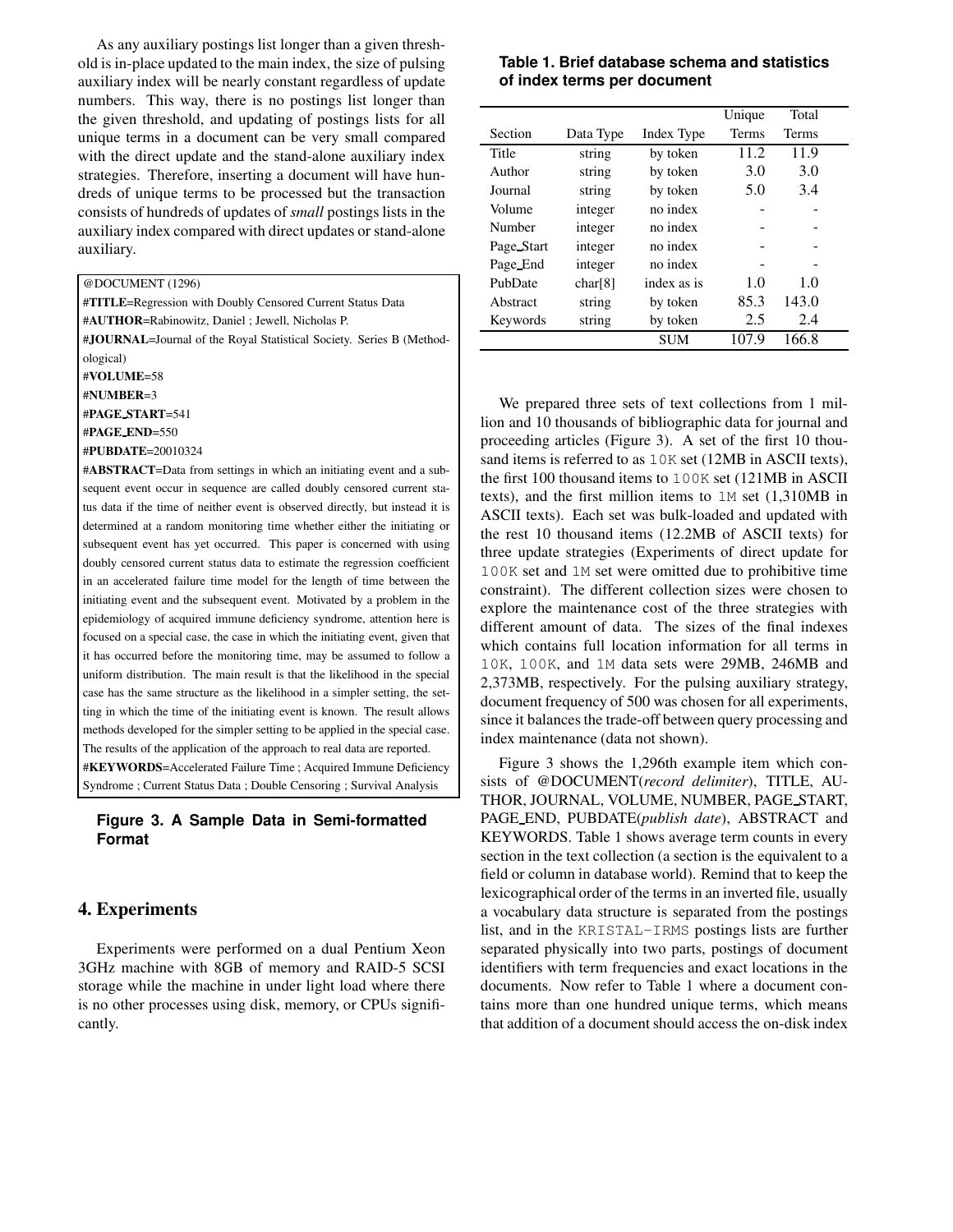more than three hundred times since KRISTAL should access three disk data structures – the vocabulary list, posting list and location list – for each unique term from the input document.

As shown in Table 1, KRISTAL-IRMS supports data types such as string  $(\forall a \, r \, \text{char} \, \text{equivalent} \, \text{but with length})$ limit of 2GB (Usually DB has 4K limit); KSTRING in KRISTAL nomenclature), character array (KCHAR[]), integer (KINT), and float (KFLOAT), of which index type can be any one among INDEX AS IS (whole section value as an indexing unit), INDEX NUMERIC (indexing section value as a floating point), INDEX BY CHAR (char level indexing), INDEX BY TOKEN (token level indexing), several more indexing types for Korean and Chinese characters, and a few other types related to biological sequences such as DNA and proteins.

In the auxiliary strategies, the non-contiguous nature of postings lists, being separated in the main index and auxiliary index, may result in deteriorated postings access, compared with contiguous posting lists. To test the trade-off between query processing and index maintenance of the auxiliary strategies, three sets of terms with different docbetween query processing and index maintenance of the<br>auxiliary strategies, three sets of terms with different doc-<br>ument frequency ranges – 27,920 terms with ( $100 \le$  =  $DF < 1000$ ), 7,071 terms with ( $1000 \le$  =  $DF < 10,000$  $DF < 1000$ , 7,071 terms with ( $1000 \leq D F < 10,000$ ), and 1,427 terms with  $(DF \geq 10,000)$  – were prepared from 1M database. Queries against TITLE, ABSTRACT and KEYWORDS sections were formed with these terms – (TITLE : *term*) OR (ABSTRACT : *term*) OR (KEYWORDS : *term*)<sup>2</sup> in KRISTAL query formula. To assess tradeoff between query evaluation and non-contiguous postings lists of auxiliary indexes, we compared times to process theses queries in Boolean model against a 1M+10,000 documents database of which index was constructed by *re-build* method [23], 1M database with 10,000 additional documentsindexed with the stand-alone auxiliary index and 1M with 10,000 documents indexed with the pulsing auxiliary strategy.

Finally, against 10K, 100K and 1M sets we evaluated 2,994 complex queries, formulated by experts and currently used as subject queries in a bibliography retrieval ser $vice<sup>3</sup>$ . The target sections for these complex queries were same as the above experiment – "(TITLE : *complex query*) OR (ABSTRACT : *complex query*) OR (KEYWORDS : *complex query*)" in KRISTAL query formula. Several examples of the 2,994 complex queries are shown below.

- yellow\* /N8 (polyurethane\* OR urethane\*)
- silicon AND (optic\* /N8 signal\*) AND module\*
- food\* /N3 (wastewater\* OR (waste /W1 water\*)) AND treat\*
- ceramic\* AND (bulletproof\* OR (bullet /W1 proof\*) OR (bullet /W1 resist\*) OR (bullet\* /N2 (protect\* OR resist\*)))
- wood\* /N5 (substitut\* OR replacement\*)
- (catalyst\* OR catalyzer\*) /N5 (regenerat\* OR ((precious OR valu\* OR noble\*) /N2 metal\* /N5 recover\*))

Since NEAR and WITHIN operations – in the form of  $/Nn$ and / $Wn$ , respectively – were heavily used in addition to AND and OR Boolean operators, both postings lists and locations lists are used to evaluate each complex query (remind that KRISTAL separates locations lists from postings lists). Furthermore, from the frequent prefix wild-carding, the efficiency of accessing the vocabulary structure also can be reflected in evaluating complex queries. Complex queries were applied to 10K, 100K and 1M databases with additional 10,000 documents inserted with re-build, stand-alone auxiliary and pulsing auxiliary strategies.



**Figure 4. Insert times averaged over every 10 of 10,000 input documents for** 10K **set**

### **5. Results**

The results for three index update strategies are shown in Figure 4, 5 and 6. Each point in the figures was obtained by averaging insertion times of every 10 insertions, to reduce the effects of the biases in document lengths. All experiments are tested while the machine is under light load, that is, no other significant tasks are accessing the disk, memory, or CPUs.

Figure 4 shows the results of pouring 10 thousand documents to the 10K database where 10 thousand of documents were indexed in bulkload mode prior to the experiment. As mentioned in Section 3.1, Figure 4 shows directly updating new documents' index information to the

 $2$ The colon serves to distinguish the target section name from the query term or terms.

<sup>3</sup>YesKISTI at http://www.yeskisti.net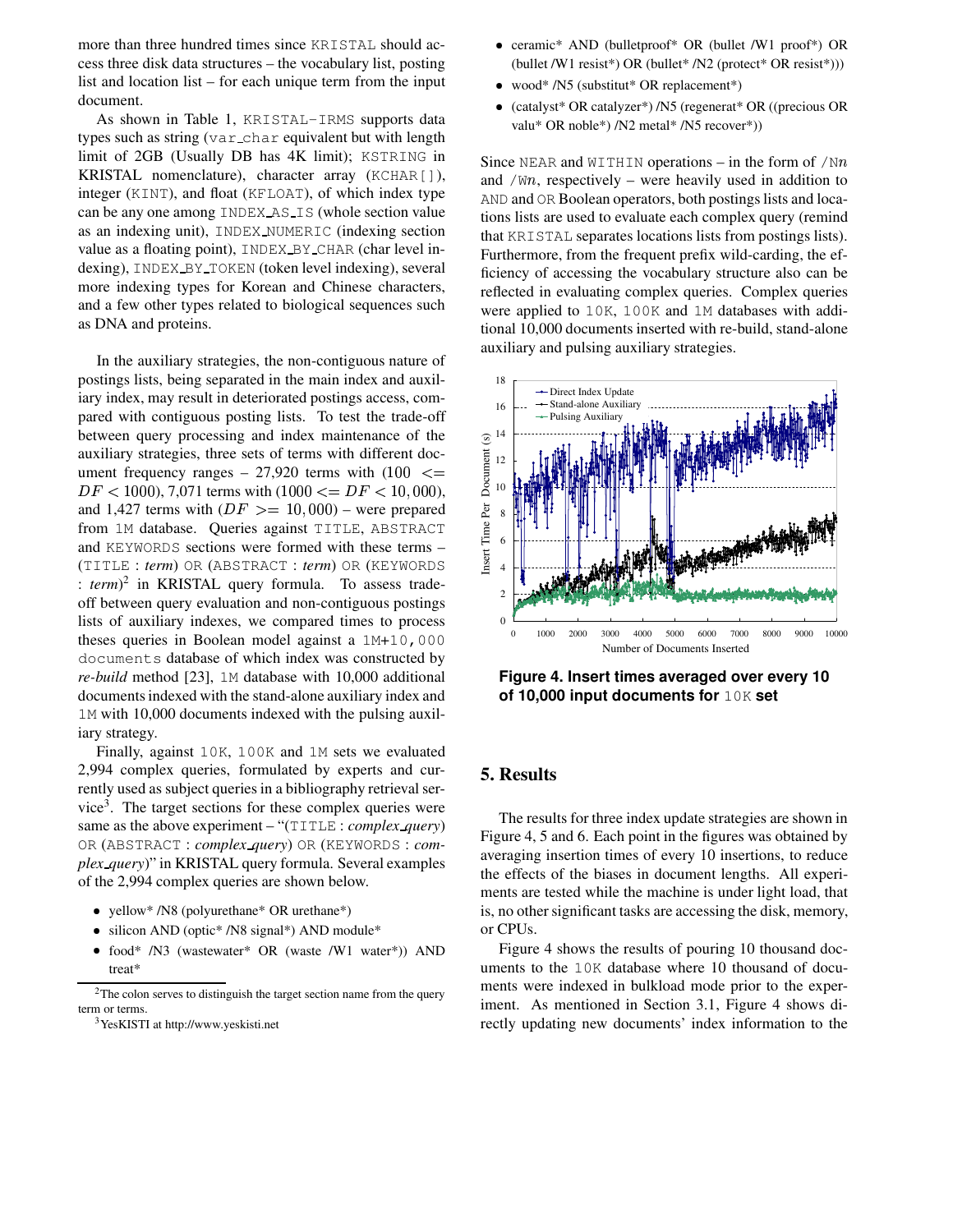

**Figure 5. Insert times averaged over every 10 of 10,000 input documents for** 100K **set (Direct update test was omitted due to time constraints)**

main index is very poor compared with auxiliary index approaches (Averaged over 10,000 insertion transactions to 10K database, direct index update, stand-alone auxiliary index, and pulsing auxiliary index strategy show processing speeds of 12.0, 4.37 and 1.97 seconds per document, respectively). This means direct update of main index is not feasible for even in very small text databases. On the other hand, stand-alone auxiliary index can improve the update efficiency but slows down more and more documents are inserted. The pulsing auxiliary index, a hybrid strategy of the stand-alone auxiliary index for short postings lists and direct update for long postings lists, gives even better performance than the stand-alone auxiliary index. Furthermore this strategy shows nearly stable performance though many inserts are done. Therefore index optimization (bulk-mode in-place update of the auxiliary postings lists to main index) is inevitable for the stand-alone auxiliary index but not necessarily for the pulsing auxiliary index.

As incoming documents are accumulated, the postings lists in the auxiliary index grow longer. For stand-alone auxiliary, there is no limit in the length of a postings list. On the other hand, any posting list in the pulsing auxiliary does not exceed the length of pulsing threshold. Excluding the pulsing postings lists, every postings list to process in the pulsing auxiliary is smaller than (or equal to) that in the stand-alone auxiliary. For example, assume that the term "the" occurs in all upcoming documents and the pulsing threshold is the document frequency of 500. For the 10,137th new document, postings list of the term "the" in the stand-alone auxiliary is 10,137 times of posting data structure, while only 137 times in the pulsing auxiliary. In



**Figure 6. Insert times averaged over every 10 of 10,000 input documents for** 1M **set (Direct update test was omitted due to time constraints)**

the worst case, where the same document is repeatedly inserted *n* times, the size of total postings lists to treat in the stand-alone auxiliary is at least  $\frac{n}{\text{pulsing threshold}}$  times pulsing threshold larger than that of the pulsing auxiliary resulting in the performance differences in Figure 4.

In Figure 5, the experiments were done with same condition but with 100K database omitting direct update strategy due to prohibitive time constraint of more than 3 minutes per document. Averaged over 10,000 insertion transactions to 100K database, the stand-alone and pulsing auxiliary indexes show the processing speeds of 4.62 and 2.26 seconds per document, respectively. In this experiment for 100K data set, stand-alone and pulsing auxiliary indexes show very similar behavior to those seen for 10K data set (Figure 4). In Figure 5, stand-alone auxiliary strategy's performance degraded as addition of new documents is accumulated, while pulsing auxiliary method has stable tendency but with frequent biased points that have not been observed in Figure 4. Except these biased points, pulsing method is superior to stand-alone method and its performance is stable regardless of accumulation of new documents.

Figure 6 shows result on 1M data set. Direct index update is omitted due to time constraint, too. Averaged over 10,000 insertion transactions to 1M database, the stand-alone auxiliary index and pulsing auxiliary index show the insertion speed of 4.71 and 4.38 seconds per document, respectively. As we have seen the performance biases of pulsing method for 100K data set (Figure 5), even broader performance biases of the pulsing method are observed in the processing time plot for 1M database (Figure 6). In pulsing scheme, once a term's document frequency reaching the pulsing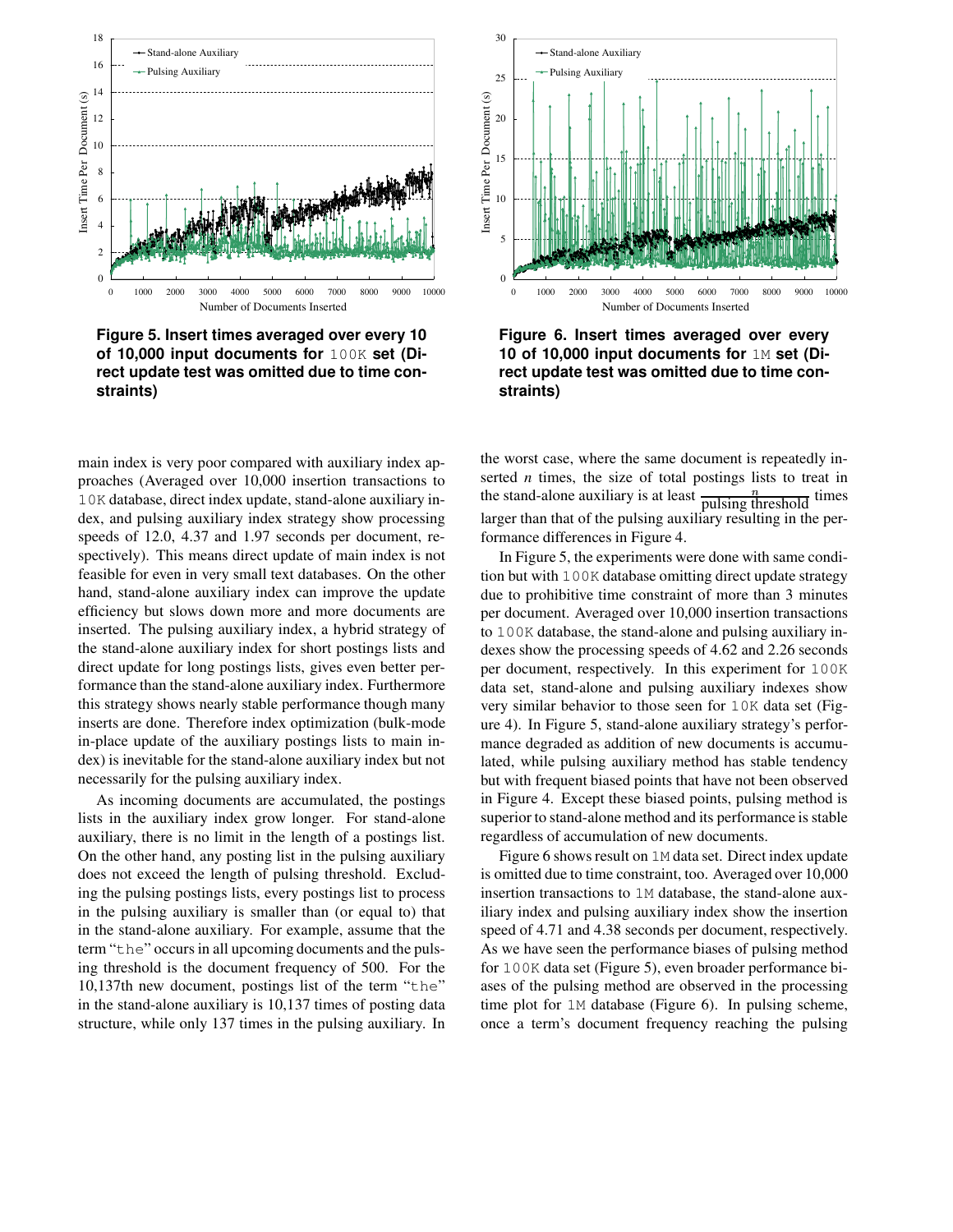

**Figure 7. Comparison of average insert times per document for updating 10,000 new documents to** 10K**,** 100K **and** 1M **sets with the stand-alone auxiliary index and pulsing auxiliary index**

threshold, its postings list is appended to the corresponding posting list in the main index. However the 1M's main index size is 100 times larger than 10K and 10 times larger than 100K. In general, it means a postings list is 100 times or 10 times longer in average. A postings list in the main index can reach tens to hundreds of mega-bytes in length. Appending auxiliary postings list will apparently result in relocations in the main index and logging for such large transaction takes much time. Hence bigger biases are seen as the main index gets larger.

The experimental results shown in Figure 4, 5, and 6 are summarized again in Figure 7. For all three data sets, the pulsing auxiliary outperforms the stand-alone auxiliary strategy. The average performances in stand-alone auxiliary index are nearly constant regardless of main index size – it is natural since the stand-alone is truly independent of main index; on the other hand the pulsing strategy, of which performance is related to the main index size due to pulsing, is deteriorates as the main index size grows. Thus it is expected, unfortunately, that in a very large document table with more than 1 million bibliographic data, performance of the pulsing auxiliary might be worse than the stand-alone auxiliary index (This situation can be avoided if the document collection is divided into smaller tables with less than 1 million records).

Figure 8 shows 1M postings access patterns of low frequency terms ( $100 \leq BF \leq 1000$ ), middle frequency terms  $(1000 \leq D \times B)$  =  $F \leq 10,000$ , and high frequency terms ( $DF > = 10,000$ ) for re-build strategy as base line, pulsing auxiliary and stand-alone auxiliary strategies. For



**Figure 8. Average query processing times of terms with varying DF ranges after adding 10,000 new documents to the** 1M **set**



**Figure 9. Average query processing time for complex queries after insertion of 10,000 new documents to** 10K**,** 100K **and** 1M **sets**

all cases, the stand-alone auxiliary strategy is significantly inferior to the re-built database while the pulsing strategy is close to the re-rebuilt (Stand-alone auxiliary strategy is 2.6–3.7 times slower than re-build while the performance of pulsing auxiliary strategy is deteriorated only 23% compared with the re-build).

As in our auxiliary strategies with non-contiguous nature of postings lists, index maintenance strategies inevitably contain a trade-off between index maintenance performance and query processing performance. Figure 8 shows the trade-off may be significant in the stand-alone auxiliary but not in the pulsing auxiliary index. This is verified again in the experiment for evaluating complex queries, depicted in Figure 9. For 1M database, the query processing performance of the stand-alone and pulsing auxiliary index strategies are 56% and 81% of re-build strategy. Forcing the posting lists to be contiguous minimizes the the number of disk seeks necessary to fetch a posting list and thus maximizes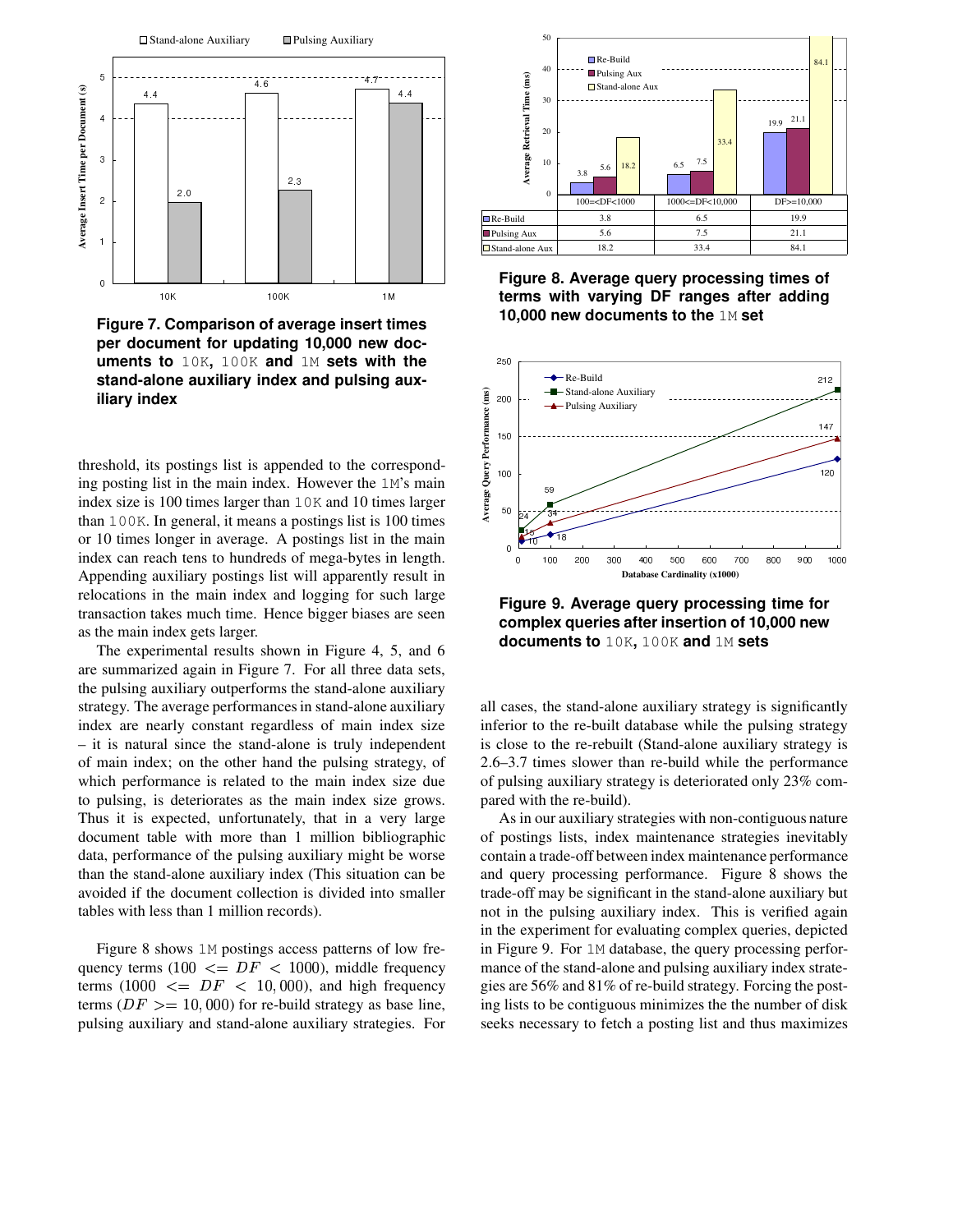the query processing performance. Re-build strategy guarantee this constraint. However, both in the stand-alone and pulsing auxiliary index strategies, the postings lists are separated into two parts, postings list in the main index and in the auxiliary index, thus more disk accesses are required than the re-build strategy resulting in deteriorated query performance (Figure 9). But, keeping the postings to be small, the pulsing auxiliary strategy has overhead of only 19% in query processing performance while the stand-alone has 44%.

# **6. Conclusion and Future Work**

We have presented an evaluation of a few per-document basis transaction strategies for dynamic index maintenance. Our experimental evaluation shows that the pulsing auxiliary index strategy can be a competing candidate for text indexing schemes in true DB-IR integration, while it has also shows shortcomings of biased index processing times and slightly deteriorated query processing performance. Frankly to say, the efficiency of pulsing auxiliary is still unsatisfactory, compared those of a block of documents approaches. Buffering a block of new documents' index in memory and re-merging it to on-disk main index shows the update speed of 0.1 seconds per document for large text collections [24, 23], while our approach gives the best speed of 4.4 seconds per document in average for 1 million document collection.

The main problem of the pulsing auxiliary method of in-place update and auxiliary index is the costly relocations of long postings lists. As a previous work in information retrieval [9] designed a strategy to avoid costly relocations of long postings list, the performance of transactional index maintenance can also be greatly improved, if this costly operation can be avoided or relinquished. It also might be helpful to introduce an overallocation strategy for the auxiliary index. Inverted index compression algorithms [31, 2] will improve the performance further by reducing the lengths of postings lists.

Although KRISTAL-IRMS has been evolved from the different direction, but intending to the same point of DB-IR integration, many parts of our design principles in KRISTAL system architecture agree with "the storage-level core system with *RISC*-style functionality in DB-IR integration" argued in [11, 10]. KRISTAL-IRMS, adopting Berkeley DB as its storage engine<sup>4</sup>, supports full-fledged concurrency control and recovery (even for both long text fields and their index information) and storage-level singletable queries. Since KRISTAL has aimed at an IRMS (an evolved form of IRS – See Figure 1), it supports text abstract data type at the storage level in addition to various structured data types. KRISTAL's query layer is built on top of the storage layer extending storage-level singletable queries to multi-tables or multi-schemas. In the query layer, KRISTAL supports ranked query evaluation, structured query evaluation, group by, sorting and efficient XML retrieval, while leaving some DB features, such as SQL-like query language, table join, materialized view, ranking on structured values, trigger and query optimizer, as problems to be solved.

We live in an extremely changing time where all design assumptions for any system are being re-evaluated. Information retrieval and database researchers have eschewed each other for a long time, residing in the fixed and separated worlds of IR and DB. However our clients have started to ask table joins and triggers in IR and unstructured text processing and ranked query evaluation in DB.

## **Acknowledgments**

We thank Mr./Mrs. ... for proofreading this manuscript. The first author especially thanks Jieun and Changmin for supporting this work.

#### **References**

- [1] S. Amer-Yahia, P. Case, T. Roelleke, J. Shanmugasundaram, and G. Weikum. Report on the DB/IR panel at SIGMOD 2005. *SIGMOD Record*, 34(4):71–74, December 2005.
- [2] V. N. Anh and A. Moffat. Improved word-aligned binary compression for text indexing. *IEEE Transactions on Knowledge and Data Engineering*, 18(6):857–861, 2006.
- [3] R. Baeza-Yates, Y. S. Maarek, T. Roelleke, and A. P. de Vries. Third edition of the "XML and information retrieval" workshop. First workshop on integration of IR and DB (WIRD) jointly held at SIGIR'2004, Sheffield, UK, July 29th, 2004. *SIGIR Forum*, 38(2):24–30, 2004.
- [4] D. Barbará, C. Clifton, F. Douglis, H. Garcia-Molina, S. Johnson, B. Kao, S. Mehrotra, J. Tellefsen, and R. Walsh. The Gold Mailer. In *Proceedings of the Ninth International Conference on Data Engineering, April 19-23, 1993, Vienna, Austria*, pages 92–99, 1993.
- [5] D. Barbará, S. Mehrotra, and P. Vallabhaneni. The Gold Text Indexing Engine. In *ICDE '96: Proceedings of the Twelfth International Conference on Data Engineering*, pages 172– 179, 1996.
- [6] H. Bast and I. Weber. The CompleteSearch Engine: Interactive, efficient, and towards IR&DB integration. In *CIDR 2007, Third Biennial Conference on Innovative Data Systems Research, Asilomar, CA, USA, January 7-10, 2007, Online Proceedings*, pages 88–95, 2007.

<sup>&</sup>lt;sup>4</sup>At the beginning, KRISTAL used its own storage layer customized to IR features only. However in-filed experiences have driven us to consider new storage engine with data (index) management feature. Rather extending our own storage layer, we chose open-source but reliable BerkeleyDB as our storage engine to support concurrency control and recovery.